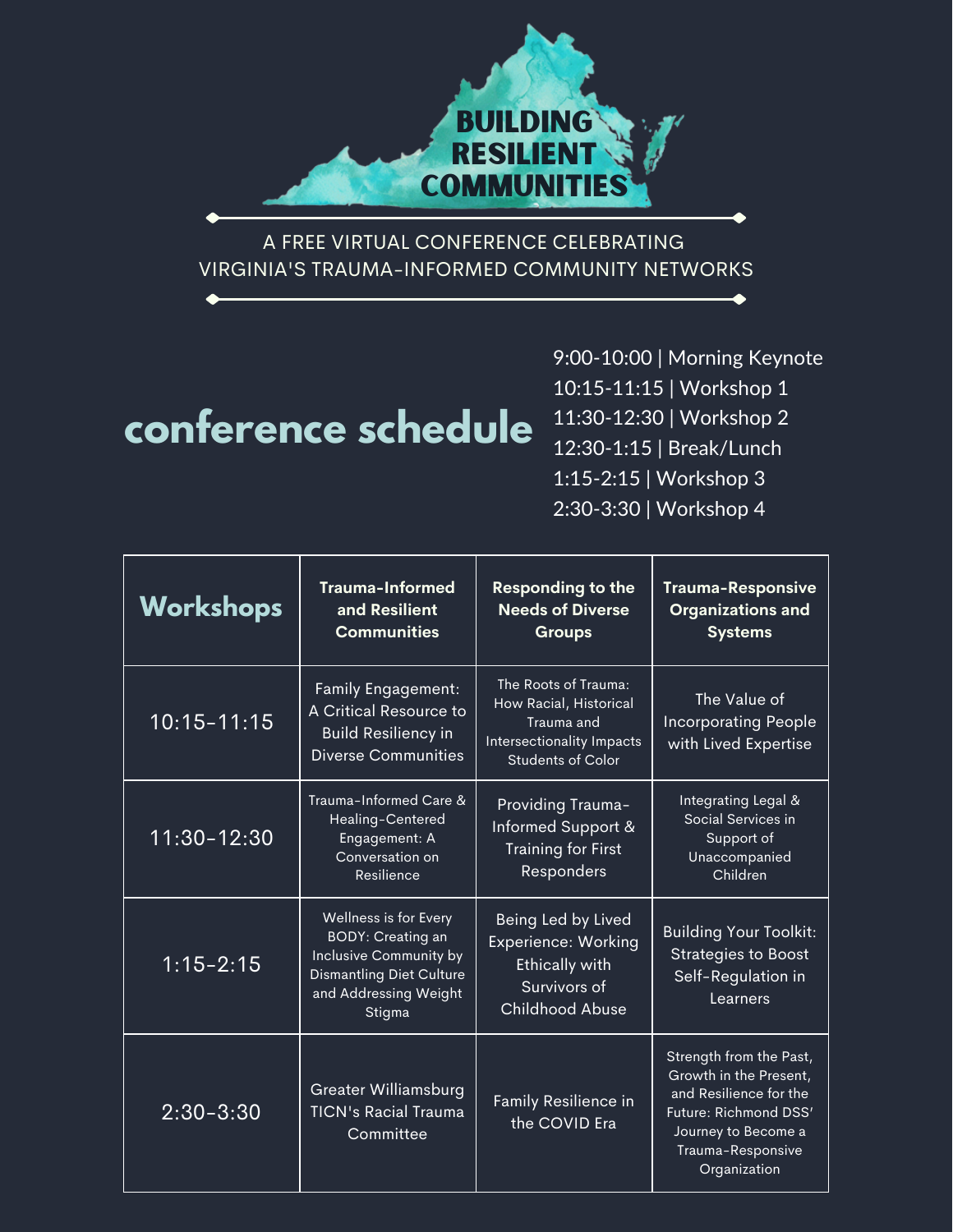## morning keynote



### **Building Resilient Communities Panel Discussion**

Join representatives from four networks throughout Virginia for a discussion about the impacts of trauma-informed practice, resilience, and healing in their personal and professional lives and within their communities. Panelists will also discuss their hopes for the future of these efforts and what is needed to continue the work.

## panelist bios

Antonio Clinkscales is a pastor, educator, and owner of Life Way Services in Caroline County, Virginia. Life Way Services provides in-person and virtual outpatient mental health counseling to youth and adults. Rev. Clinkscales is the founder and managing director of the Caroline Virginia Community Resilience Network organized in 2017. He is an ACEs Connection Bureau Speaker and ACEs Interface Presenter who sponsors the "Tackling Trauma Together Summit" each year to include notable professionals skilled in emotional trauma. Rev. Clinkscales earned several certificates in Adverse Childhood Experiences C.A.R.E. and Empathy Skills training. Rev. Clinkscales continues to be a community partner and advocate of hope by combining science innovation and biblical principles to assist individuals towards wholeness.

Tamika Daniel is the Behavioral Health Community Organizer for Greater Richmond SCAN and serves on the Community Resilience Committee of the Greater Richmond Trauma-Informed Community Network. Tamika Daniel is an east end community resident and mother to four children. She began advocating for the needs of her son with autism and that lead her to advocating on a larger scale in the 10 years of not being employed. She began as SCAN's Behavioral Health Community Organizer in August 2019 through a partnership with Richmond Memorial Health Foundation. Utilizing her expertise and experience, she brings SCAN's work in Adverse Childhood Experiences, trauma, and resilience to the community through trainings and forums. She also assists in building resilience and facilitating healing through empowerment and connection through a trauma-informed and equity lens. Additionally, she brings her voice and advocacy to meetings and tables throughout the community.

Patti Kiger is an instructor at Eastern Virginia Medical School in Pediatrics Community Health and Research. She is the Executive Director of Eastern Shore Healthy Communities, a community health coalition that focuses on social determinants of health. She lectures on coalition development, social marketing, and qualitative research methods. She serves on the Virginia Health Commissioner-appointed Advisory Committee on Health Disparities and Health Equity and the Board of Directors for YMCA Camp Silver Beach. She received her Bachelor's degree in English literature from Gordon College, Wenham, MA; her Masters of Education Curriculum and Design from the University of Virginia, Charlottesville, VA; and did doctoral studies in Health Services Research at Old Dominion University in Norfolk, VA.

Jenna White has served on the Fairfax Trauma Informed Community Network for the past five years representing the Fairfax County Council PTA. She created this position to bring her lived experience and family engagement to the TICN. She is also a NAMI member, ACE Interface presenter and founder of PACT- Promise to Address Childhood Trauma. Jenna is the parent of two boys and co-owns a boutique marketing communications agency, j.a. creative.

Moderator Melissa McGinn, MSW, LCSW, is currently Greater Richmond SCAN's Director of Community Prevention Programs and State Coordinator for Virginia's Trauma Informed Community Networks. She is responsible for the management and coordination of all SCAN's prevention programs, training, and consultation on becoming a trauma informed organization. Melissa has been an adjunct professor and field liaison at Virginia Commonwealth University for 15 years. Melissa worked at the Virginia Department of Social Services, re-establishing the Child Welfare Stipend Program at four universities across the state. Melissa spent the first 14 years of her career as a child and family therapist specializing in the treatment of complex trauma, working primarily with children in the child welfare system, in community based and outpatient settings.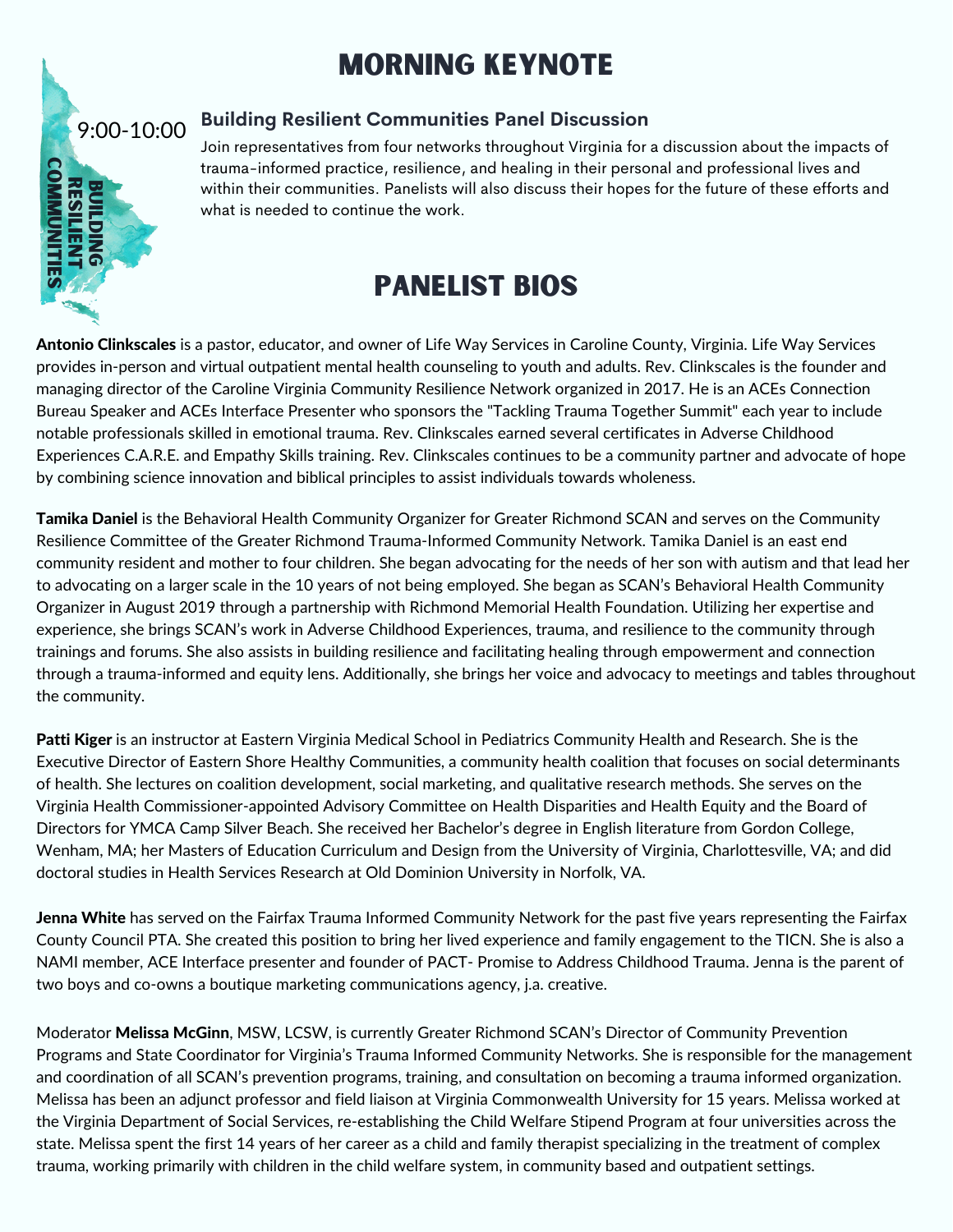#### **Family Engagement: A Critical Resource to Build Resiliency in Diverse Communities** 10:15-11:15

Research shows that including diverse family members on committees and in other decision making roles in education, mental health, juvenile justice, and other systems is key to providing culturally inclusive and trauma-informed practices that can heal communities. Three family members will share their lived experiences working to end the stigma of trauma and provide practical tips on how family engagement can improve outcomes for trauma impacted children, youth, and adults. The session will focus on how to recruit families, prepare families to serve on committees, and work collaboratively with staff members of various organizations. **Led by Jenna White, Beth Spivak, and Kelly Henderson.**

#### **Trauma-Informed Care & Healing-Centered Engagement: A Conversation on Resilience** 11:30-12:30



This workshop will give an overview of trauma-informed care (TIC) and healing-centered engagement (HCE), and the inherent resilience-building approaches of each. Trauma-Informed Care was conceived of in the 1990s after the creation of the diagnosis of PTSD and the acknowledgement of the impact that traumatic events can have on a person's brain and behavior. Healing-Centered Engagement is a term originally coined by Dr. Shawn Ginwright in 2018, which is an asset-based and culturally rooted approach to healing and well-being, especially focused on support for individuals of color. The workshop will start with the basics of each approach, take a journey into the latest neurobiology, dive into the similarities of these two approaches, and lastly explore how these two can work together to help us serve others. **Led by Kristin Lennox and John Richardson-Lauve.**

#### **Wellness is for Every BODY: Creating an Inclusive Community by Dismantling Diet Culture and Addressing Weight Stigma** 1:15-2:15

Diet culture is a system of beliefs and culture that promotes thinness and weight loss as indicators of ultimate health and oppresses people who don't match up with this supposed picture of "health." This presentation will provide an overview of eating disorders, diet culture, weight stigma and its traumatic impacts on our clients, our organizations, and our community. During this presentation, we will emphasize the ways in which diet culture and systemic and organizational weight-discrimination cause a traumatic impact on our efforts to create communities that are safe(r) for all people in all body sizes and from all backgrounds. We will explore weight discrimination and the tools to dismantle diet culture. Finally, this presentation will end with an opportunity for participants to commit to strategies to be a part of dismantling diet culture within their own lives, professional development, and communities. **Led by Courtney Diener and Caitlyn Largent.**

## 2:30-3:30

### **Greater Williamsburg TICN's Racial Trauma Committee**

In Feb. 2021, the Greater Williamsburg Trauma-Informed Community Network formed a Racial Trauma Committee to address the issues of historic and systemic racial trauma in the Greater Williamsburg community. Over the past year, committee members have met consistently to discuss ways in which we can address racial justice and reconciliation to bring healing to the BIPOC members of our community. **Led by Rebecca Vinroot** and members of the committee.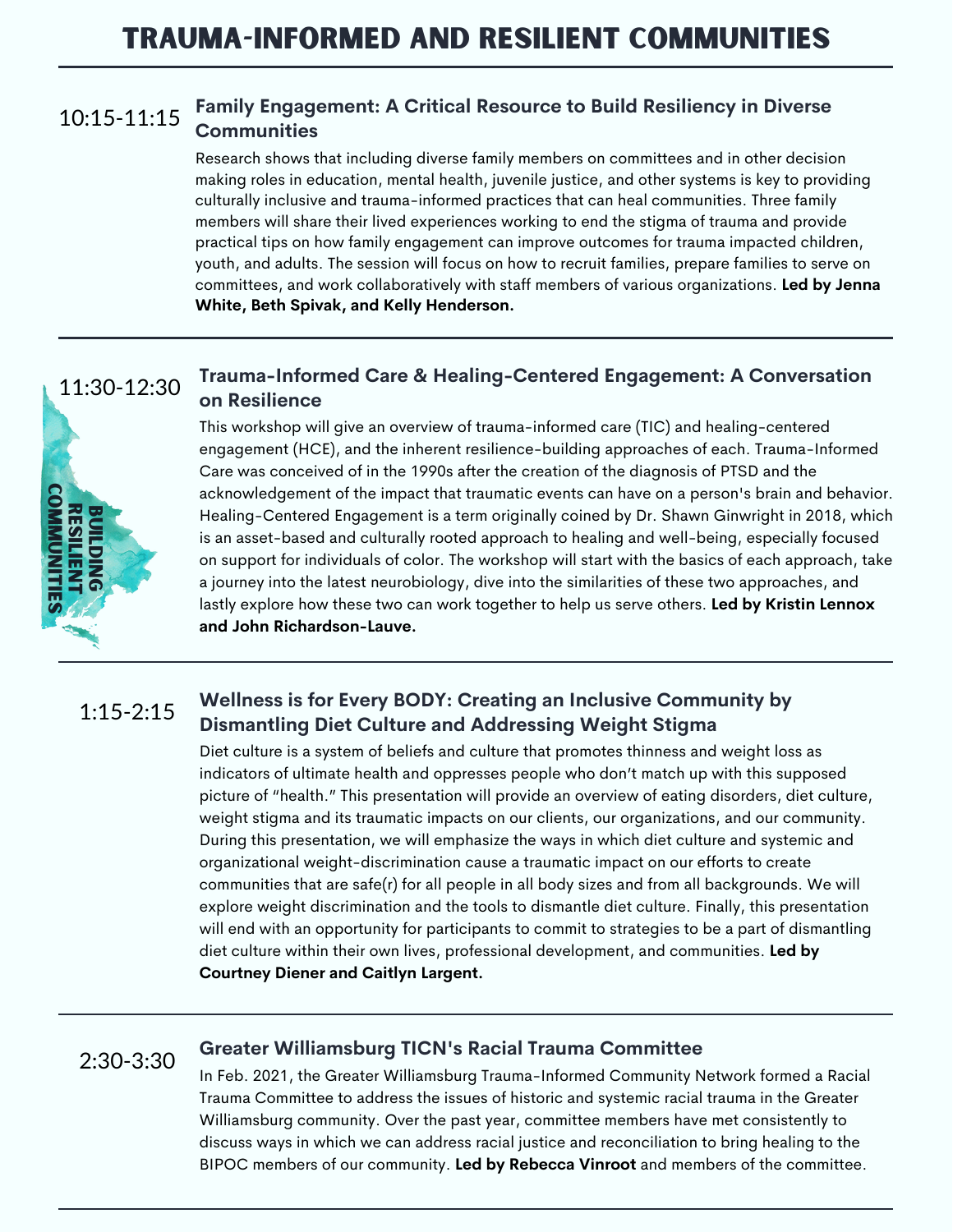#### **The Roots of Trauma: How Racial, Historical Trauma and Intersectionality Impacts Students of Color** 10:15-11:15

As many schools work to become trauma-responsive, a key aspect of trauma awareness is often forgotten. The impact of historical and racial trauma is a significant consideration in providing safety for students of color. This presentation will explore the intersection of epigenetics, historical or intergenerational trauma, and Post Traumatic Slave Syndrome (PTSS). Racial trauma, or race-based traumatic stress (RBTS), in the form of microaggressions, code-switching, colorism, and more will also be addressed. Trauma is also experienced at the intersections. Trauma bears the scars of the myths, microaggressions, hatred, oppression, and violence done in that context. Educators will explore the symptoms of racial stress and intersectionality and how to provide a supportive and healing environment for students of color and students with intersecting identities. **Led by Taisha Steele and Decca Knight**.

#### **Providing Trauma-Informed Support & Training for First Responders** 11:30-12:30

This workshop will dive into the unique needs of first responders, specifically related to behavioral health and experienced trauma. Topics discussed will include 1) Why the training - Tactical Brain Training® (TBT) - was developed, 2) How TBT was developed, and 3) How TBT is received based on self assessment tools & evaluation feedback. **Led by Gina Rollo White.**

#### **Being Led by Lived Experience: Working Ethically with Survivors of Childhood Abuse** 1:15-2:15

This workshop will explore the challenge of creating programs informed by those with lived experience of childhood harm when the very act of remembering can retraumatize. We acknowledge cultural and intersectional identities that are unique and add to the impact of ACEs. We will highlight our experience creating 'guardrails' for working with survivors to capture and incorporate their lived experience in community program development. We will share resources developed with survivor input and suggest next steps based on the results of a recent roundtable with survivors of childhood sexual abuse (CSA) supported by a TICN grant from Family & Children's Trust Fund of Virginia (FACT). **Led by Laurie Tasharski.**

## 2:30-3:30

 $\overline{\mathbf{v}}$ e i din<br>2 **get** 

**BUILDII**<br>RESILIE

**S** Z M Ž Μ ⊵ ee it **SI** 

2 S ᅴ <sup>ロ</sup>

### **Family Resilience in the COVID Era**

This workshop will explore the experiences of families who have children with mental health needs during the pandemic. Citing anecdotal evidence from interviews with local parents and caregivers, we'll examine the specific ways in which families coped with and positively adapted to COVID-19. While many are more in touch with their mental health needs as a result of COVID, this workshop will focus on the experience of families who have children with special needs, trauma, and mental health diagnoses. The focus will be strengths-based, with an emphasis on resiliency, lessons-learned, and improved functionality within the family unit and community as a whole. **Led by Amanda Long and Dawn Shearman.**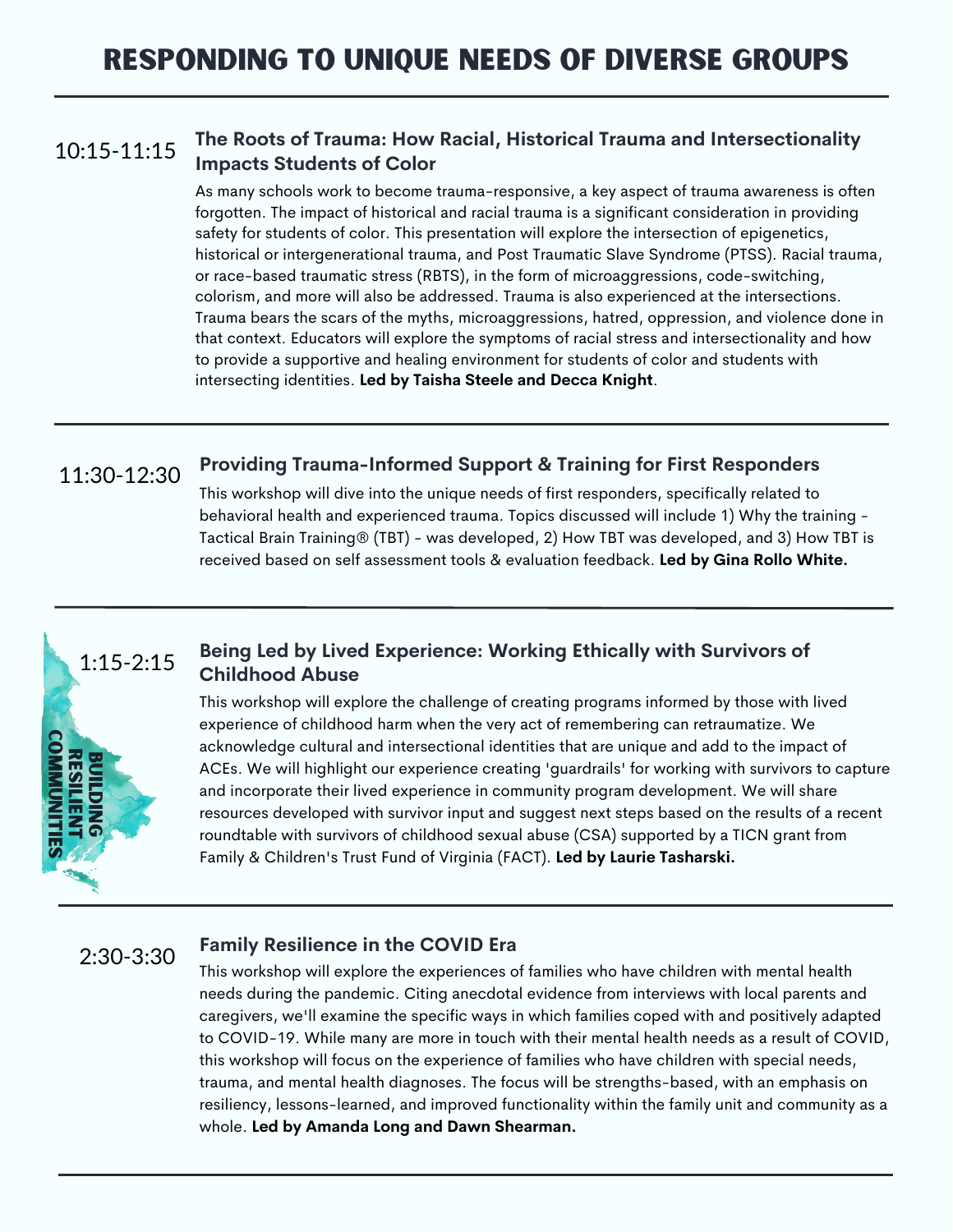#### **The Value of Incorporating People with Lived Expertise (LEx Leaders)** 10:15-11:15

Families Forward Virginia is committed to elevating the voice of lived expertise. This workshop will focus on meaningful inclusion of the voices of parents/caregivers to bring about changes to strengthen programs designed to support families. We will explore the benefits to families, agencies and communities when opportunities are made available for meaningful parent engagement in the decision-making process. The presenters will include members of the Virginia Parent Council, who will share their experiences of coming alongside the practitioners in the Families Forward organization to provide the parent voice throughout the agency. Creating safe spaces for meaningful discussion allows for the sharing of diverse opinions and ensures more equity and inclusion throughout agency programming. **Led by Julie Rivnak-McAdam and Donna Guevara.**

#### **Integrating Legal & Social Services in Support of Unaccompanied Children** 11:30-12:30

Advocating for unaccompanied children in removal proceedings requires both legal and social services support. This workshop will discuss KIND's model of integrating social and legal services, a trauma-informed and strength based approach, and the benefits of creating partnerships between legal services providers and community organizations. The workshop will be interactive and build on experiences and ideas from the attendees. **Led by Ingrid Rosales Zavala and Teresa Lee.**

#### **Building Your Toolkit: Strategies to Boost Self-Regulation in Learners** 1:15-2:15

According to research, self-regulation must be explicitly taught. It is a vital life skill that enhances our ability to relate to others, improves memory and cognition, and helps foster healthy communication and problem solving. Through this interactive workshop, participants will gain an understanding of the importance of self-regulatory skills in the classroom. Additionally, an emphasis will be placed on the importance of connecting with the survival, emotional, and thinking parts of the brain to foster resilience and grow neuroplasticity. Participants will create a toolbox of self-regulatory skills and resources to use with learners. **Led by Amanda Lynch.**



## **Strength from the Past, Growth in the Present, and Resilience for the Future: Richmond DSS' Journey to Become a Trauma-Responsive Organization**

This workshop will feature stories from the past five years, highlighting the successes and challenges that our organization has experienced as we worked to implement and sustain various elements of a trauma-responsive practice plan. In the face of an unexpected and unpredictable pandemic, plans for implementation regularly had to be reimagined, and in many ways we had to get back to the basic principles of trauma-informed care to ensure that our organization and staff were themselves able to weather the storm, and serve the growing needs of our residents. Throughout the workshop, participants will meet members of our department's Trauma-Informed Leadership Team (via video vignettes), who will share their insight into our department's ongoing journey to serve our clients and contribute to a Resilient RVA. **Led by Kelley Brown.**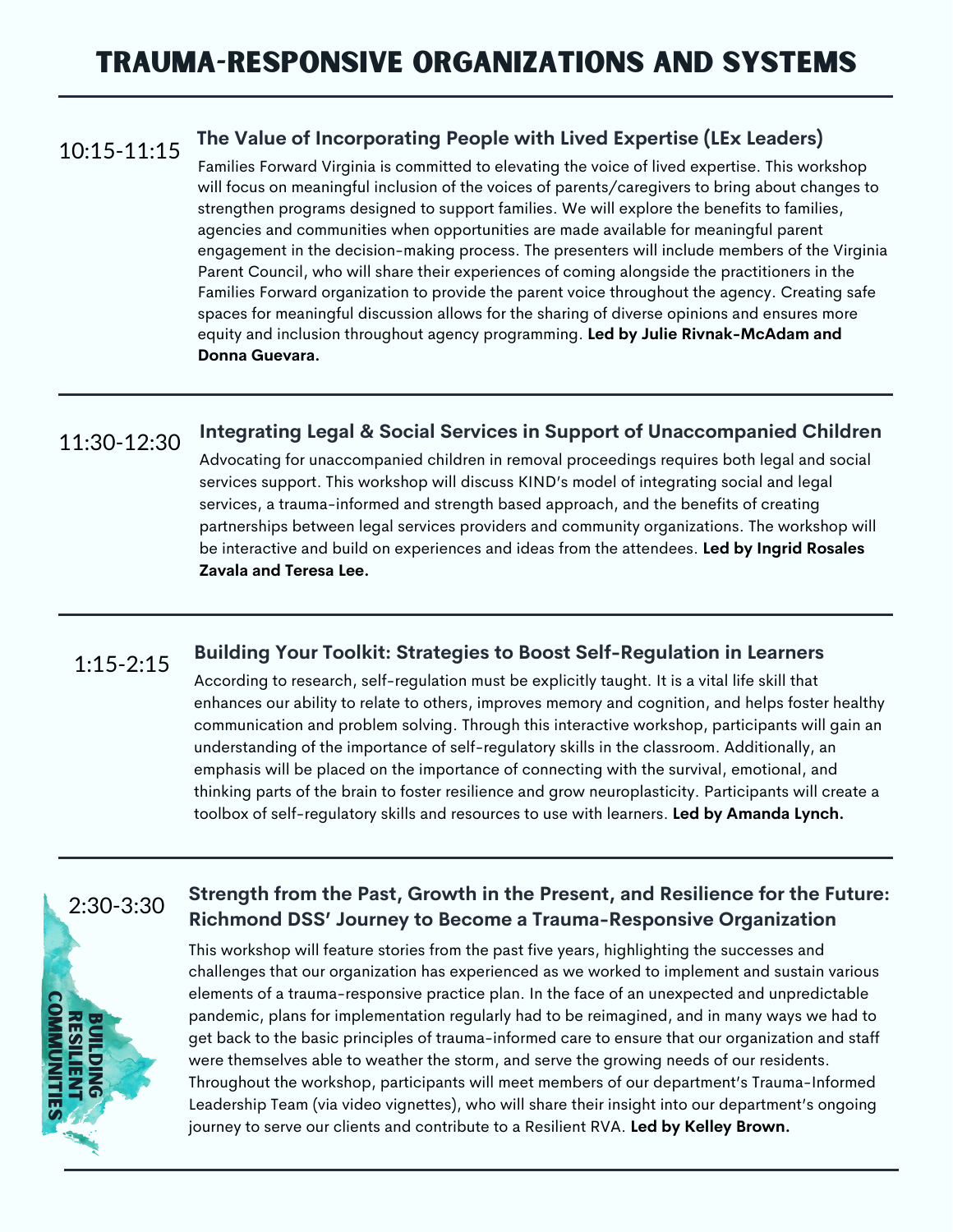

## workshop presenter bios

Amanda Long (Family Resilience in the COVID Era) is the Program Manager for the Cameron K. Gallagher Mental Health Resource Center (CMHRC). Historically known as the Children's Mental Health Resource Center, the CMHRC helps families navigate the mental health system. Using a peer-support model, family navigators assist parents and caregivers in identifying appropriate resources for the children and youth in their lives. Amanda has worked in the field of mental health advocacy and education for 10 years. In the midst of a nationwide youth mental health crisis, she remains committed to elevating the valuable stories of families with lived experience. She thrives in spaces that promote authentic engagement and is always excited to collaborate with partners in the community.

Amanda Lynch (Building Your Toolkit: Strategies to Boost Self-Regulation in Learners) grew up in the suburbs of Glen Allen, Virginia. She spent much of her time as a child climbing trees and running barefoot through the rural Hanover and Henrico counties with her cousins. Amanda's household was filled with books, gospel music, and the smell of soul food, which her grandfather made for their neighborhood restaurant. Amanda often wrote short stories and poetry to share with family and friends and even her high school and college literary magazines. Amanda was always a busy kid who simply could not sit still. She also never stopped talking. She believes this set the stage for her career in public speaking and literacy. Amanda earned a Bachelor's Degree in African-American Studies and a Master's in Teaching. Although no longer a school teacher, Amanda is a registered yoga teacher, mindfulness teacher, and trauma informed trainer which affords her to the opportunity to walk like a chicken and breathe like a bee with great frequency. Currently, Amanda lives in Richmond, Virginia with her four children (Amani, Ava, Hazy, and Prim).

Beth Spivack (Family Engagement: A Critical Resource to Build Resiliency in Diverse Communities) is the Family Support and Outreach Director at Formed Families Forward; Jenna White is a Parent Advocate and Founder of PACT (Promise to Address Childhood Trauma); and and Kelly Henderson is Executive Director at Formed Families Forward.

Caitlyn Largent (Wellness is for Every BODY: Creating an Inclusive Community by Dismantling Diet Culture and Addressing Weight Stigma) is the Assistant Director for Sexual and Interpersonal Violence Prevention and Response in George Mason University. She earned her Master's in Clinical Mental Health Counseling from Mason in 2019 and holds a Bachelor's in Forensic Psychology from Tiffin University. She is currently pursuing a Graduate Certificate in Contemporary Dispute Resolution. Her research interests include trauma-informed conflict resolution, pro-social bystander intervention, violence prevention, and healthy relationships education.

Courtney Diener (Wellness is for Every BODY: Creating an Inclusive Community by Dismantling Diet Culture and Addressing Weight Stigma) serves as an Associate Director in the Student Support and Advocacy Center at George Mason University overseeing Sexual and Interpersonal Violence Prevention and Response, Substance Use and Recovery, and Comprehensive Prevention. She received her Master's degree in Social Work from Case Western Reserve University and a certificate in management and leadership. She also holds dual Bachelor's degrees in social work and education from Bowling Green State University. She is also an adjunct faculty member in Women and Gender Studies at George Mason University and is working towards a Ph.D. in Higher Education at George Mason University. Her research interests include recovery, trauma-informed organizations, pro-social and skills-based prevention, diet culture's systemic impacts, and higher education.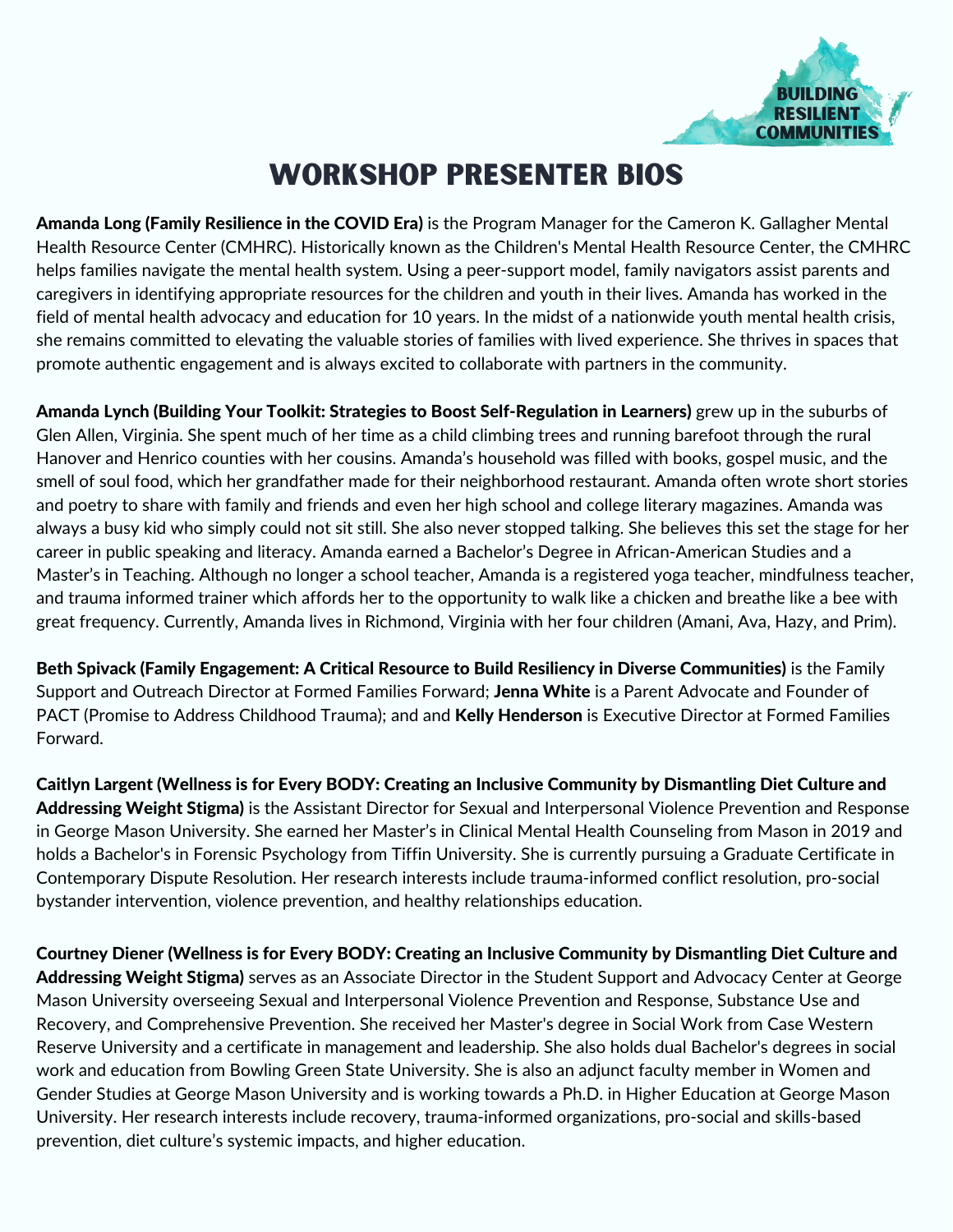

Dawn Shearman (Family Resilience in the COVID Era) is a Licensed Clinical Social Worker and has been a Family Navigator at the Cameron K. Gallagher Mental Health Resource Center (CMHRC) since the end of 2019. As a Family Navigator, Dawn provides families with options for mental services in their community. As a parent with lived experience, she enjoys educating families who may be accessing mental health services for the first time and lending an empathetic ear to families who need support. Dawn's previous work experience includes several years as a hospice social worker, working as an outpatient therapist at Henrico Mental Health, and serving as a Parent Group Facilitator for the Family Support Program at Greater Richmond SCAN.

Decca Knight (The Roots of Trauma: How Racial, Historical Trauma and Intersectionality Impacts Students of Color) is a Licensed Professional Counselor, Licensed Professional School Counselor, National Certified Counselor, and a Certified Clinical Trauma Practitioner. She received her undergraduate and graduate degrees at Virginia Tech. Decca has 15 years of experience in the mental health field and has worked in the school system, private practice, and as a consultant to various agencies, organizations, and school systems. Decca has advanced training in traumainformed care, play therapy, Theraplay, expressive therapies, and dyadic therapies. Currently Decca works as the Coordinator of Trauma-Informed Care and Elementary Counseling for Roanoke City Schools while managing her consulting firm, Blue Ridge Parenting. In this capacity she works individually with parents and teaches parenting courses. In addition, Decca co-owns Connected Child Consulting, a consulting business which provides education and support to school, community, business, and faith-based organizations related to child development. She has presented to clinicians, educators, social workers, physicians, parents, etc. regionally, statewide, and nationally. For her work with children, Decca has been awarded the "Golden Halo" award by Children's Trust for preventing child abuse in the Roanoke community as well as the Humanitarian and Caring Person Award for the state Virginia Counselors Association.

Gina Rollo White (Providing Trauma-Informed Support & Training for First Responders) is the founder and CEO of Mindful Junkie, a not-for-profit organization helping First Responders mindfully navigate the chaos of work and life. Gina has over 15 years of experience as a mind-body teacher, educator, and author. She has a Masters degree in Mindfulness Studies. Her graduate thesis was Mindfulness and Law Enforcement, An Effective Approach to Implementing Mindfulness for First Responders. Gina has spent the last seven years developing trauma sensitive mindfulness trainings, programs, and workshops tailored for law enforcement, fire services, medical professionals, military, and other trauma sensitive communities. She has delivered these trainings across the country to members of hundreds of departments. Gina authored a Justice Department approved Criminal Justice Mindfulness Training Curriculum, which forms the backbone of her first responder mindfulness training programs – Tactical Brain Training ® - Mindfulness for First Responders. Gina also authored the First Responder Mindfulness Journey, and delivered its content on the AmDTx mindfulness app, the only mindfulness app that has outperformed placebo in scientific studies examining attentional control, endurance, mental fitness, and stress resilience. Gina has spoken about First Responder Mindfulness at over a dozen conferences across the United States.

Ingrid Rosales Zavala (Integrating Legal & Social Services in Support of Unaccompanied Children) is originally from Peru. For the last 10 years, she has worked with the immigrant population in the U.S. in different capacities and has led and managed programs designed to empower the immigrant population.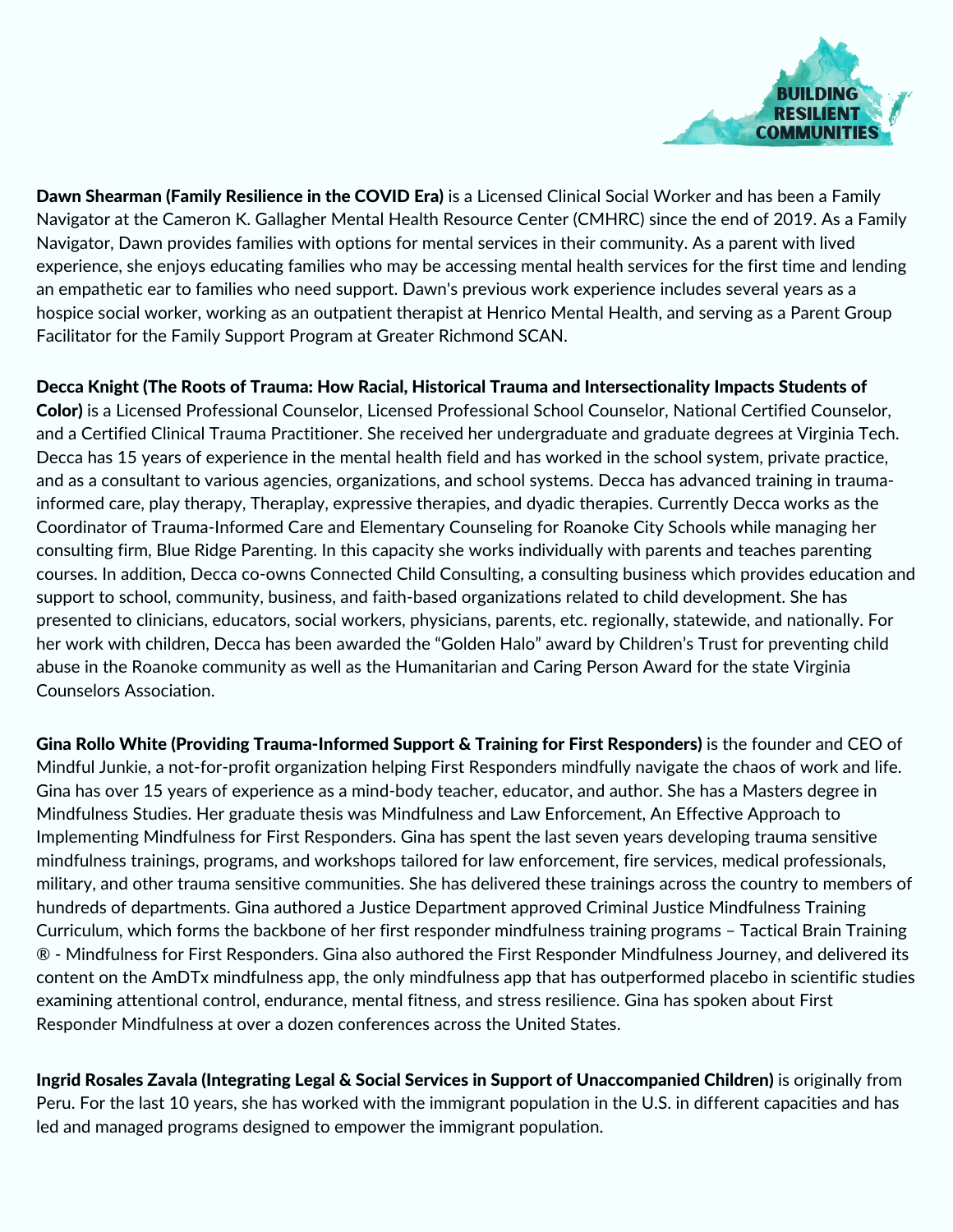

John Richardson-Lauve (Trauma-Informed Care & Healing-Centered Engagement: A Conversation on Resilience) is a licensed clinical social worker with over 25 years of experience working in the field of community mental health. He is committed to the support and strengthening of individuals and communities that struggle with adversity. His experience includes work with chronically mentally ill adults, substance abuse, residential youth care, foster care, and outpatient mental health. He is the Director of Mental Health and the Lead Trauma and Resilience Educator at ChildSavers, an outpatient mental health clinic that has served children and families in the Richmond community for over 90 years. He and his wife have a 13-year-old son and have worked with over 50 children in foster care in their home.

Julie Rivnak-McAdam (The Value of Incorporating People with Lived Expertise: LEx Leaders), has been working with parent engagement for over 35 years. She coordinates the Families Forward Virginia prevention program and coordinates the 18-state National Circle of Parents network. Julie has been on the staff of Families Forward Virginia for over 10 years. Prior to that time, she was the Executive Director of a child abuse prevention agency in Fredericksburg. She has a Masters degree in counseling education and worked as a school counselor for 10 years prior to her involvement with Circle of Parents. She has dedicated her career to help strengthen families throughout the Commonwealth of Virginia. She will be joined by **Donna Guevara**, Darkness to Light Program Coordinator for VDH, Parent Advocacy Coordinator, and Circle of Parents TA/QA Specialist; as well as parents who are involved in sharing their lived expertise within the Families Forward Virginia organization.

Kelley Brown (Strength from the Past, Growth in the Present, and Resilience for the Future: Richmond DSS' Journey to Become a Trauma-Responsive Organization) is the Trauma-Informed Care and Resilience Manager at the Richmond Department of Social Services. In this role, she helps the department to operationalize and implement trauma-responsive strategies and practices that support individual, family and community resilience-building. Kelley earned a Bachelor's degree in psychology from Duke University in 2007 (with a concentration in developmental psychology). She then went on to earn her Master of Social Work (MSW) degree from Virginia Commonwealth University, and is a Licensed Clinical Social Worker (LCSW) in the state of Virginia. Kelley has worked extensively with children, adults, and families in both behavioral health and family services settings, and has dedicated the last 15 years of her career to serving in those sectors. In her current role with Richmond DSS, Kelley enjoys applying the principles of trauma-informed care on both program and organizational levels, and is driven every day by her passion for helping children, families, and adults to thrive (including the wonderful colleagues she works alongside each day).

Kristin Lennox (Trauma-Informed Care & Healing-Centered Engagement: A Conversation on Resilience) is the Advocacy and Engagement Manager at Voices for Virginia's Children. She is responsible for identifying advocacy opportunities, developing traditional, digital, and grassroots engagement and advocacy strategies, and mobilizing advocates to support policy priorities. Kristin has 5+ years experience providing community-based mental health services, predominantly responding to crises or traumatic events. Kristin also managed efforts in community engagement and outreach through public speaking and interview opportunities. She has delivered global workshops and trainings on themes of trauma-informed care, healing centered engagement, and de-escalation. Kristin is passionate about increasing parity in community resources and mental health access for youth and families in Virginia. She believes in a responsible, person-centered approach to community engagement. Kristin earned her Bachelor and Master of Social Work from Virginia Commonwealth University. She is a practicing Licensed Clinical Social Worker, Certified Trauma and Resilience Practitioner, and an Adjunct Instructor with VCU's School of Social Work.